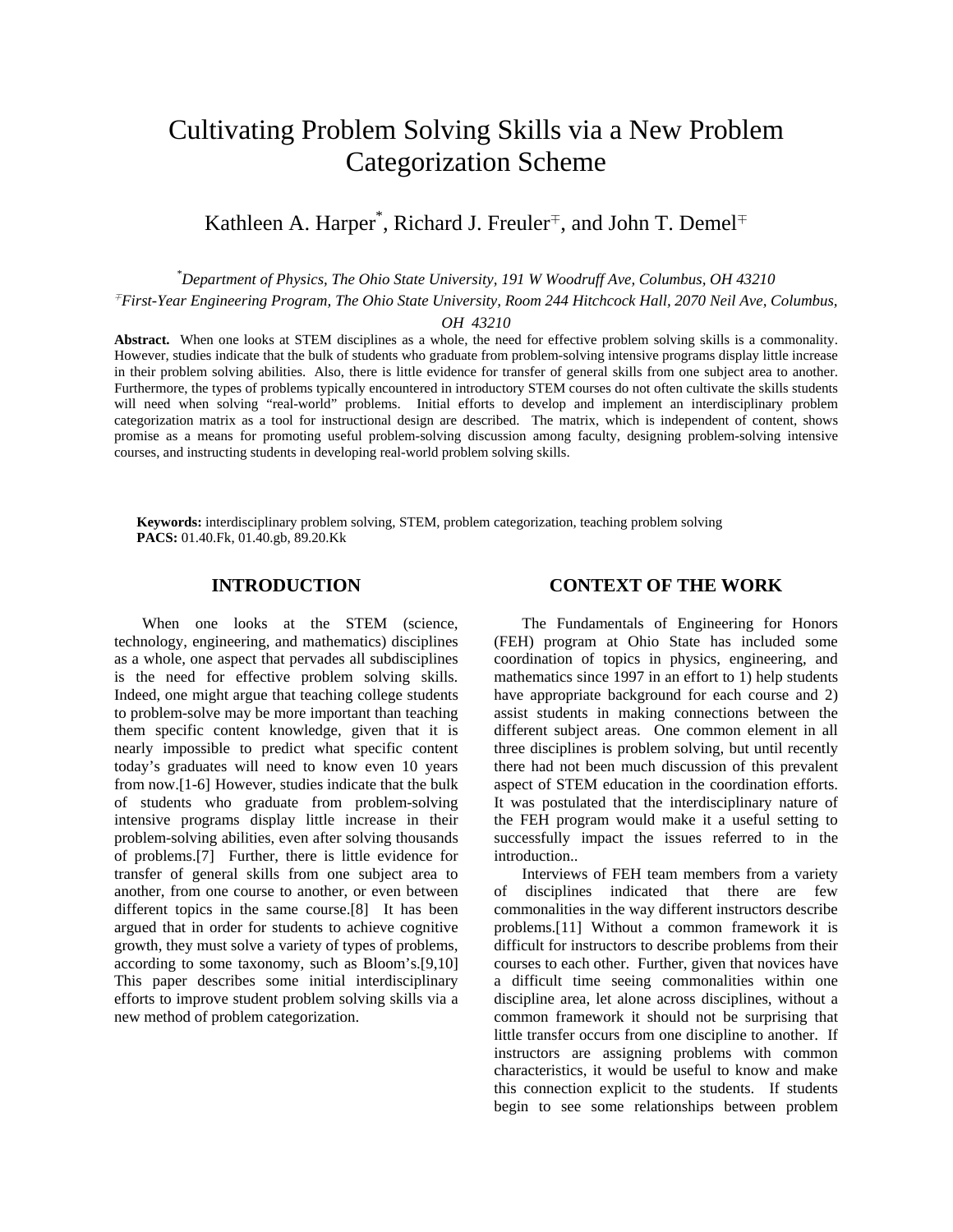solving in different courses, they might become more adept at problem solving. Likewise, if the instructors help students see that certain strategies and skills tend to be successful in approaching certain types of problems,it might have an impact.

# **DEVELOPMENT OF THE PROBLEM CATEGORIZATION SCHEME**

A large body of work details the differences between how novices and experts solve problems. Of particular relevance here is that novices tend to categorize problems according to their surface features where experts categorize problems based on the concepts needed to solve the problem. [12] However, experienced instructors also know that students run into difficulty when encountering problems that go beyond "plug 'n chug," and require them to apply realworld skills such as approximating, making assumptions, estimating, or doing additional research to solve the problem. Part of this may be due to lack of practice with these skills; part of this may be due to a lack of recognition of when to appropriately apply them.

Although experts categorize in a deeper way than novices, the categorization is largely dependent upon the content knowledge that the experts have. A person can be an expert in one field and a novice in another, and so, if he or she is asked to categorize problems in two very different fields, may apply different strategies to each. Therefore, teaching a categorization scheme based upon content might be expected to have weaknesses because: 1) the instructor's content knowledge is broader and better organized than the students; [13] and, 2) any skills learned that are highly connected to the content would not be expected to be transferable. Therefore, non-content aspects of problem solving should be expected to be more transferable.

The categorization scheme that has been developed is a two-dimensional matrix, where one axis indicates the nature of the solution (no possible solution, exactly one correct solution, or multiple correct solutions) and the other describes the nature of the given information (insufficient information, exactly sufficient information, or excess information). This scheme is indeed content independent. Additionally, typical STEM employees will encounter problems that fit in most, if not all, of these boxes in their work.

As an example of how this matrix works, consider Figure 1. Each cell of the categorization matrix contains a list of skills that might be appropriate to employ when solving a problem of this nature, regardless of its content.

As an example of how problems that are similar both in terms of basic content area and presentation fit into different blocks of the matrix, consider Figure 2 (at the end of the paper), which shows a set of nine similar yet different statics problems, each in the appropriate cell.

The point of this is that problems which share a number of common characteristics can be quite different in the manner in which they are successfully approached. Most problems typically encountered in introductory courses will fit into one of these matrix cells, although some problems might be better thought of as "mixed states" (e.g., a problem with some excess information, but other needed information lacking). The point is *not* that any problem situation can be modified to fit in all the blocks. In fact, it appears that many standard textbook problems can be rather easily modified to fit in about six blocks, but do not readily lend themselves to the entire matrix.

|                                |                                                                                           | Nature of the Answer                                                                           |                                                                                                |                                                                                                            |  |  |  |
|--------------------------------|-------------------------------------------------------------------------------------------|------------------------------------------------------------------------------------------------|------------------------------------------------------------------------------------------------|------------------------------------------------------------------------------------------------------------|--|--|--|
|                                |                                                                                           | None                                                                                           | One                                                                                            | Two or more                                                                                                |  |  |  |
| Nature of Provided Information | Insufficient                                                                              | Analyze<br>Approximate<br>Assess/Evaluate<br>Assume<br>Estimate<br>Model<br>Research<br>Verify | Analyze<br>Approximate<br>Assess/Evaluate<br>Assume<br>Estimate<br>Model<br>Research<br>Verify | Analyze<br>Approximate<br>Assess/Evaluate<br>Assume<br>Estimate<br>Model<br>Optimize<br>Research<br>Verify |  |  |  |
|                                | Exactly Sufficient                                                                        | Analyze<br>Assess/Evaluate<br>Model<br>Verify                                                  | Analyze<br>Assess/Evaluate<br>Model<br>Verify                                                  | Analyze<br>Assess/Evaluate<br>Model<br>Optimize<br>Verify                                                  |  |  |  |
|                                | Analyze<br>Assess/Evaluate<br>Discriminate<br>Filter<br>Excess<br>Model<br>Sort<br>Verify |                                                                                                | Analyze<br>Assess/Evaluate<br>Discriminate<br>Filter<br>Model<br>Sort<br>Verify                | Analyze<br>Assess/Evaluate<br>Discriminate<br>Filter<br>Model<br>Optimize<br>Sort<br>Verify                |  |  |  |

**FIGURE 1.** General Problem Categorization Matrix with Associated Skills

A look at chapters of two traditional texts (one in physics, one in mechanical engineering) indicates that the vast majority of problems are in the center square of the matrix, having exactly enough information and one correct answer. Figure 3 summarizes these findings.

One might think that the emergence of more "reformed" or research-based textbooks might better address the need for a variety of problem types. Although these books often do a better job of addressing conceptual understanding, the problem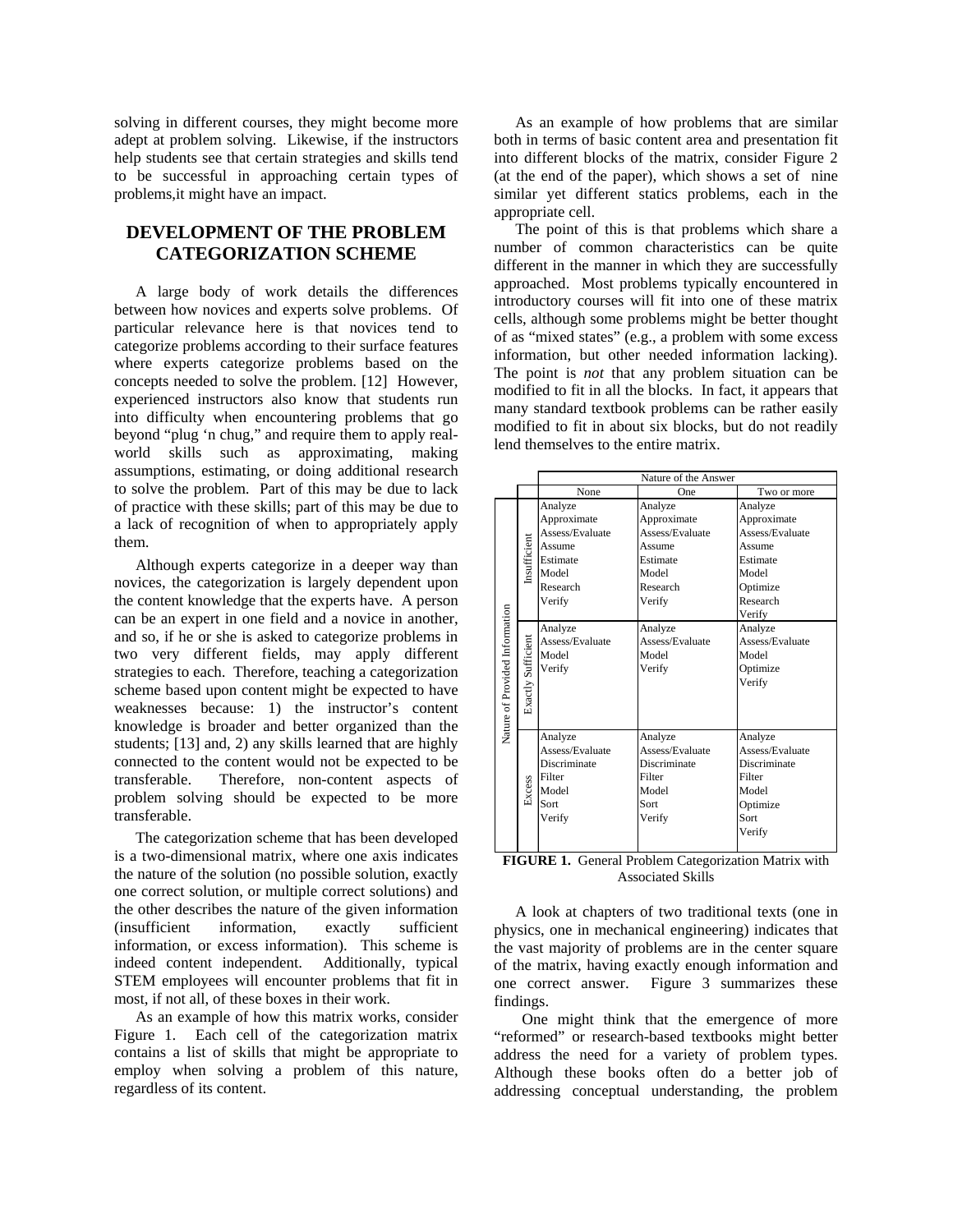distribution in these books is not much different than their traditional counterparts, as shown in Figure 4.

|             |        | Answers                     |                                 |                             |  |
|-------------|--------|-----------------------------|---------------------------------|-----------------------------|--|
|             |        | None                        | One                             | $>$ One                     |  |
|             | Insuff |                             | <b>HRW 1.5%</b>                 |                             |  |
| Information | Exact  | $HRW < 1\%$<br><b>BJ</b> 2% | <b>HRW 97%</b><br><b>BJ</b> 89% | $HRW < 1\%$<br><b>BJ</b> 9% |  |
|             | Excess |                             |                                 |                             |  |

HRW - Halliday, Resnick & Walker, Physics, 6th Ed Ch 2 - Kinematics, Ch 4 - Kinematics 2 & 3 D (All end of chapter problems) BJ - Beer & Johnson, Statics, 6th Edition Ch 3 - Rigid Bodies, Ch 6 - Truss Analysis (114 problems)

**FIGURE 3.** Problem Distribution in Traditional STEM Texts

|             |        | Answers |                          |                         |  |
|-------------|--------|---------|--------------------------|-------------------------|--|
|             |        | None    | One                      | $>$ One                 |  |
|             | Insuff |         | $K < 1\%$<br>H 2%        | $K < 1\%$               |  |
| Information | Exact  |         | K 89%<br>ST 86%<br>H 86% | K 9%<br>ST 13%<br>H 22% |  |
|             | Excess |         |                          |                         |  |

K - Knight, Physics, 1st Ed

Ch 2 - Kinematics, Ch 4 - Motion in a plane (All end of chapter problems) ST - Sheppard & Tongue, Statics, 1st Ed Ch 6 - Rigid Bodies, Ch 9 - Truss Analysis (100 problems) H - Hughes-Hallet, Calculus, 1st Edition

Ch 2 - The Derivative, Ch 5 - Using the Derivative

**FIGURE 4.** Problem Distribution in Reform STEM Texts

#### **ONGOING WORK**

This summer (2006), the project team is in the process of soliciting a variety of problems from faculty

to see if they fit into the matrix to determine if further modifications are needed. Also, a sample of STEM faculty are reviewing the categorization scheme to see if 1) they agree with the descriptions, 2) they can add more terms to the matrix, and 3) they can think of any problems that do not fit in the matrix. Further tweaking may be necessary. Eventually, all basic problems in the FEH sequence should be categorized according to this or a similar scheme.

At the same time, a variety of problems are being developed to fill in the sparsely occupied boxes of the matrix, particularly for engineering graphics and physics mechanics, since these are two of the FEH courses that will be taught in the fall.

The next step will be to engage the FEH faculty in discussions to determine as a staff a strategy for utilizing this categorization as an instructional tool. Included in this work will be syllabus development, lecture modification, and problem selection. At the same time, a third axis will be added to the matrix, further categorizing problems utilizing a taxonomy such as Bloom's. This third classification will again assist the instructors in developing an approach to improve problem solving instruction, both within individual courses and also program-wide. As strategies are developed, the research staff will design an assessment plan for their implementations.

#### **CONCLUSIONS**

The problem categorization matrix, while still in its early stages, shows promise as a useful tool in guiding faculty problem-solving discussions. Using the categorization scheme to do a preliminary analysis of introductory textbooks has revealed that their problems usually do not require application of the real-world problem solving skills that STEM majors need; this could be one reason for the poor development of such skills cited in the literature. Development of additional problems to better cultivate these skills and utilization of the new categorization scheme by an interdisciplinary group of faculty may have a more substantial impact. Further development and research will show whether or not this is the case.

#### **ACKNOWLEDGMENTS**

We are grateful to the FEH staff, as well as the problem-solving researchers nationwide, who have served as sounding boards for our ideas.